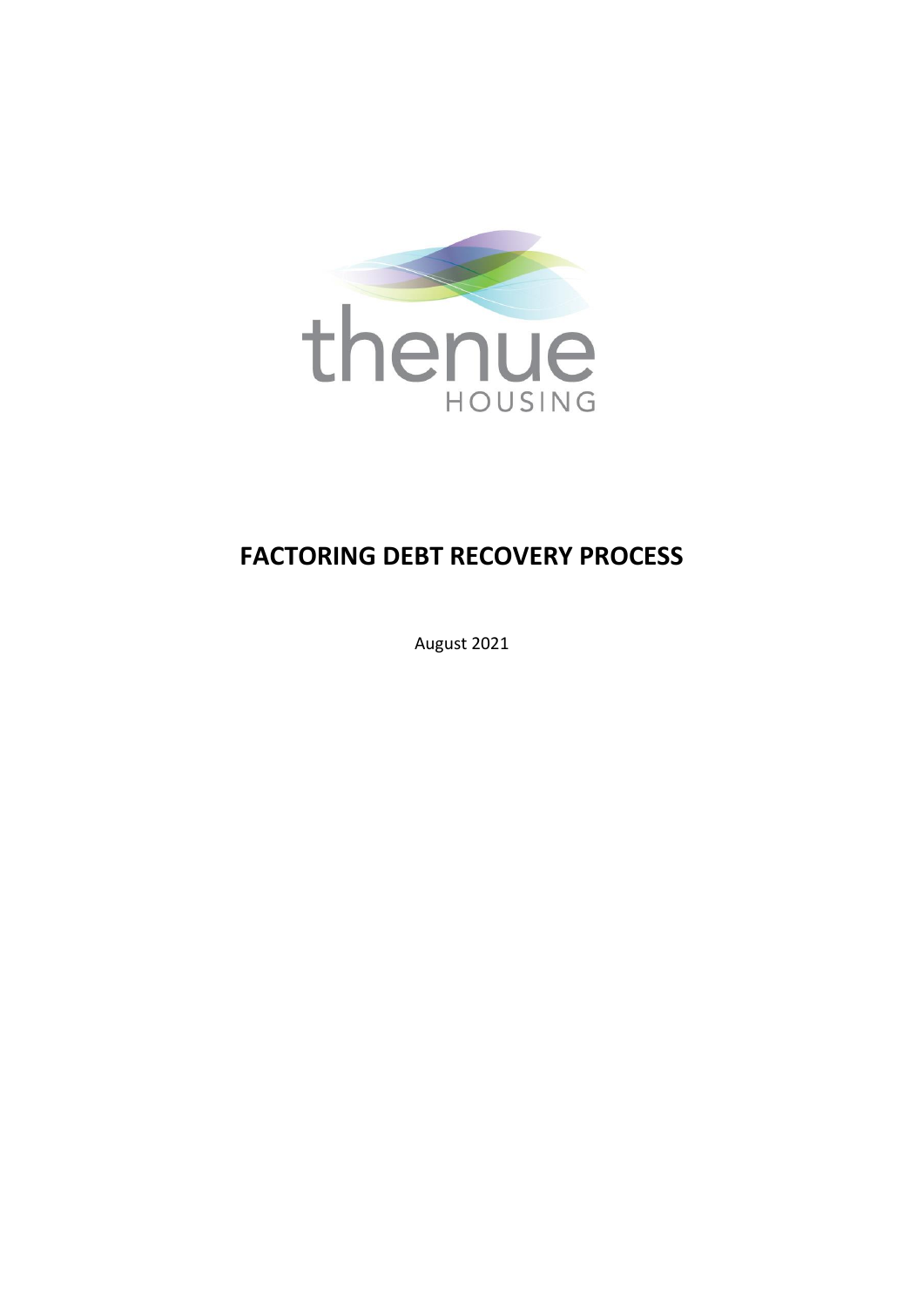## **INTRODUCTION**

Thenue Housing Association acts as a property factor to approximately 850 owners, sharing owners and commercial owners. In addition, it has housing and property management responsibility for approximately 3,100 rented units.

Many of the developments that we factor are of mixed tenure. That is to say that they contain a mixture of both owners and our tenants. The tenanted properties are owned by the Association and as such it is in our interest that these properties and their associated common areas, closes, roofs and landscaped areas etc are maintained to a high standard.

In order to properly maintain these developments it will be necessary to carry out individual reactive repairs and to carry out a planned programme of maintenance e.g gutter cleaning. In addition from time to time it may be necessary to carry out essential major repairs. You as an owner have an obligation to pay for a share of these costs as laid out in the title deeds for your property. One of the roles of the Association as your factor will be to invoice you for your share of costs in line with these title deeds.

## **PREVENTING ARREARS**

The Association is keen to ensure that we make it as easy as possible for you as an owner to pay for the factoring services that we provide. We offer a wide range of payment methods as follows:

# • **Cheque made payable to the Thenue Housing**

Cheques can be posted to our office 423 London Road or hand delivered through the letterbox of the main office/local service centre. Please include your details on the reverse of all cheques to ensure payments can be correctly allocated.

## • **Payment Card at various Pay Point locations**

Contact your Factoring Officer to request a card, which will be posted direct to your chosen address by our payment provider, Allpay. A full list of approved Pay Point sites is also available upon request.

## • **Online payments at www.allpayments.net**

These require an Allpay Payment Card and simple registration process. Contact your Factoring Officer to request a card or further assistance.

## • **By Debit or Credit card over the phone**

Contact your Factoring Officer or the main switchboard on 0141 550 3581 to be transferred.

## • **By Direct Debit**

Your payment arrangement should be agreed with your Factoring Officer, who can set this up over the phone, provided you have details of your bank account number and sort code.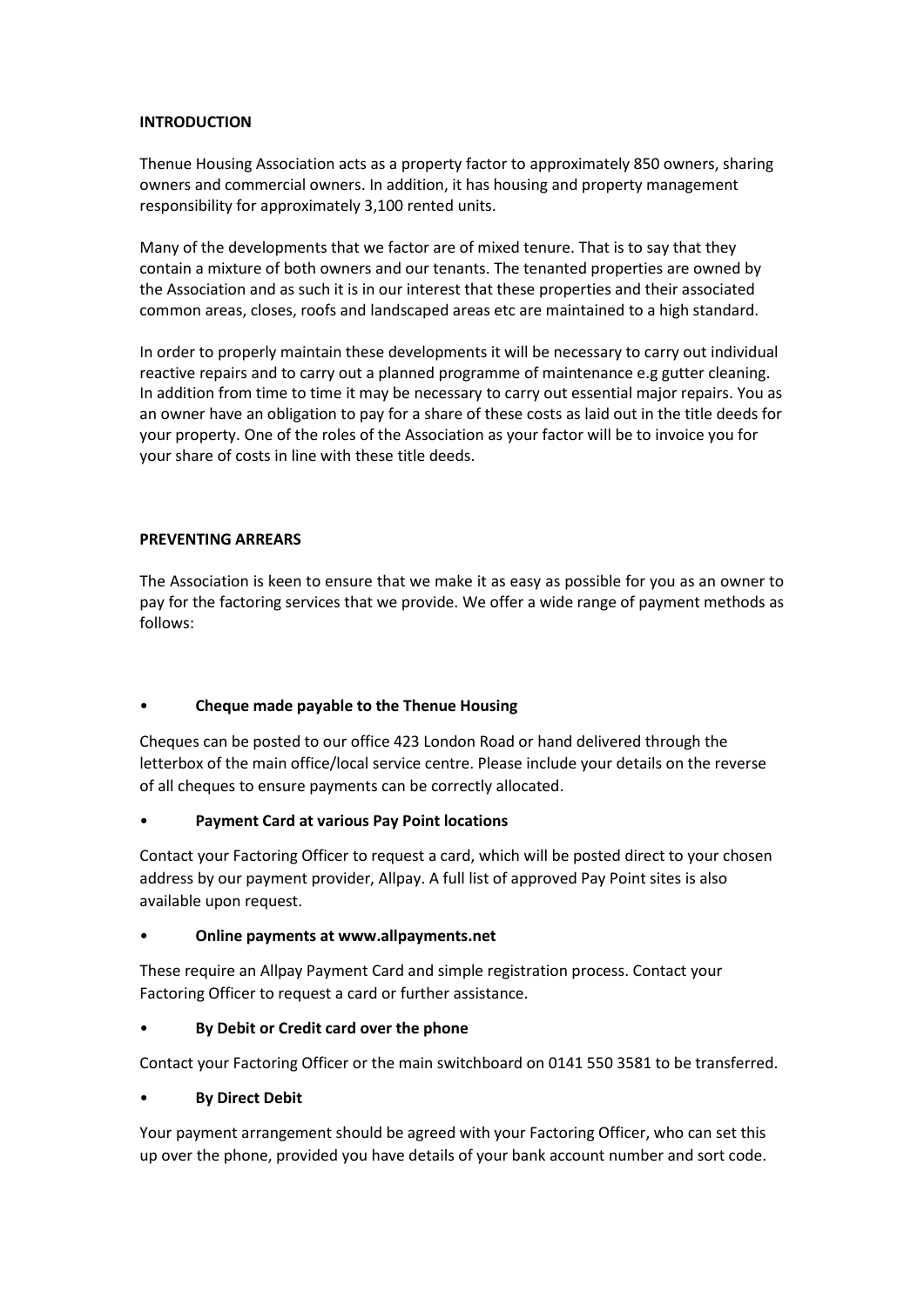## • **By Bank Transfer**

Transfer direct to Thenue Housing, Bank of Scotland, Sort Code 80-83-44, Account Number 10029865. Please ensure you use your six digit customer reference number when making the transfer to ensure this is correctly allocated to your factoring account.

If you are experiencing difficulties in paying for our factoring services you should speak to our Factoring Officer as soon as possible to avoid increasing debt. We can discuss a suitable repayment plan to avoid further debt recovery action, which can incur additional and unnecessary costs.

## **INVOICING**

Factoring charges are invoiced quarterly for the following periods (including anticipated month of invoice issue):

- 1st April to 30th June (August)
- 1st July to 30th September (November)
- 1st October to 31st December (February)
- 1st January to 31st March (May)

Costs will be charged in arrears and the invoice will detail what you have been charged for, along with a mini statement of account showing all transactions for the previous quarter and the current balance. Major repairs and improvement costs may require an upfront contribution from owners prior to the commencement of the works. Quarterly invoices will be issued by post, or by email if this has been specifically requested.

# **THE FACTORING DEBT RECOVERY PROCESS**

The stages in the Association's factoring debt recovery process are as follows:

- 1) 1<sup>st</sup> Reminder Letter- If no payment has been made or satisfactory arrangement 1<sup>st</sup> entered into within 21 days of invoice date, we will send you a 1st Reminder Letter.
- 2) **2<sup>nd</sup>/Final Reminder Letter-** If no payment has been made or satisfactory arrangement entered into within 14 days from the date of the  $1<sup>st</sup>$  Reminder Letter, we will send you a Final Reminder Letter. This letter will generate a Late Payment Fee of £10 plus VAT to all accounts with a balance higher than £15. The Late Payment Fee is detailed within the letter and our Written Statement of Services. The charge is applied to the next quarterly factoring invoice issued.
- 3) **Solicitors/7 Day Letter-** If no payment has been made or satisfactory arrangement entered into within 7 days from the date of the Final Reminder Letter, our solicitor will send you a 7 day letter advising that unless payment is received or satisfactory arrangement is entered into within 7 days from the date of the letter, court proceedings will be instigated. We will reserve the right to escalate to this stage of our process where either: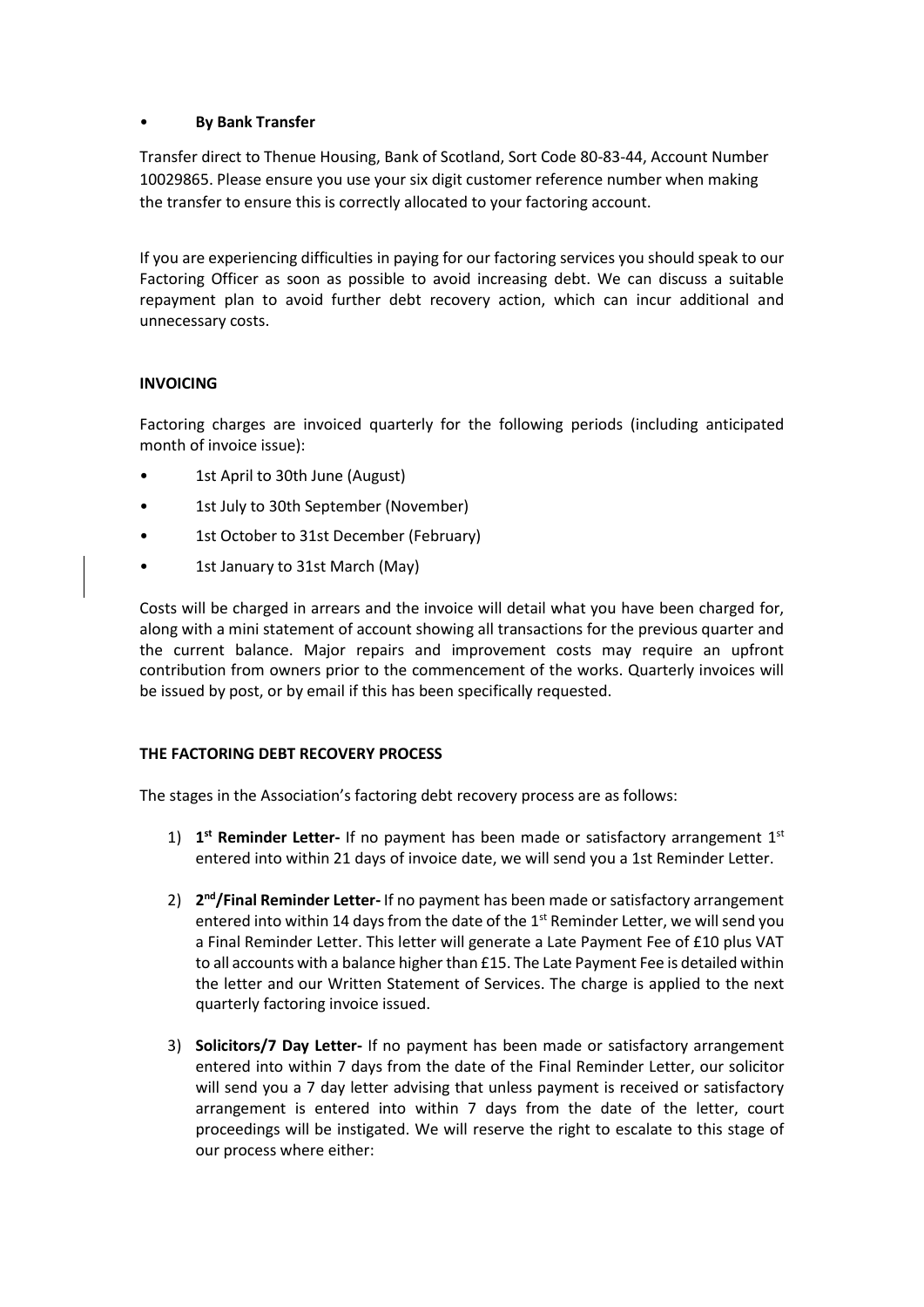- Your total factoring balance is over £50 **or**
- Your balance is less than £50, but two or more invoices remain unpaid.

## **COURT ACTION**

Following the issue of the 7 Day Solicitors Letter, we will carry out a review of all affected accounts and instruct court proceedings to recover the debt in the following instances:

- The total outstanding balance is more than £500.
- The debtor has failed to engage or make payment for a significant period of more than one year and we consider that legal action is the only remaining option.

## **COURT PROCESS**

Our solicitors act or our behalf in relation to court proceedings, and an overview of the process is set out below:

Upon receipt of instructions, our solicitors will raise a Simple Procedure claim for debts of £5,000 or less in the Sheriff Court local to the tenant/owner. To raise a claim, our solicitors require a copy factoring statement with invoices together with any correspondence issued requesting payment. Once the claim has been successfully registered, a Simple Procedure Timetable will be issued.

The Timetable sets out the two important dates by which certain actions must be taken by Thenue Housing (The Claimant) and the Tenant/Owner (the Respondent). These dates are:

- The last date for service This is the last date by which the Claim Form must be formally served on the Respondent. Formal service can be effected by Recorded Delivery or preferably by Sheriff Officers. Our solicitors will take instructions from Thenue in respect of their preferred method of service.
- The last date for a response This is the last date by which the Respondent must respond to the Claim Form served on them.

Once service of the Claim Form has been carried out, Thenue will be required to wait until the last date for a response has passed before taking any further action. Thenue's response will be dependent on the action taken by the Respondent. Typically, the Respondent will take one of the following four courses of action:

1. Admit the claim and settle before the last date for a response

Should the Respondent pay the principal sum sued for before the last date for a response then our solicitors would advise that Thenue Housing attempt to negotiate expenses with the Respondent. Successful negotiations would mean Thenue Housing would receive the sums owed to them sooner and the Respondent would avoid a Decree for expenses being granted against them. If negotiations prove fruitless, Thenue Housing can instruct our solicitor to dismiss the action with expenses following the last date for a response.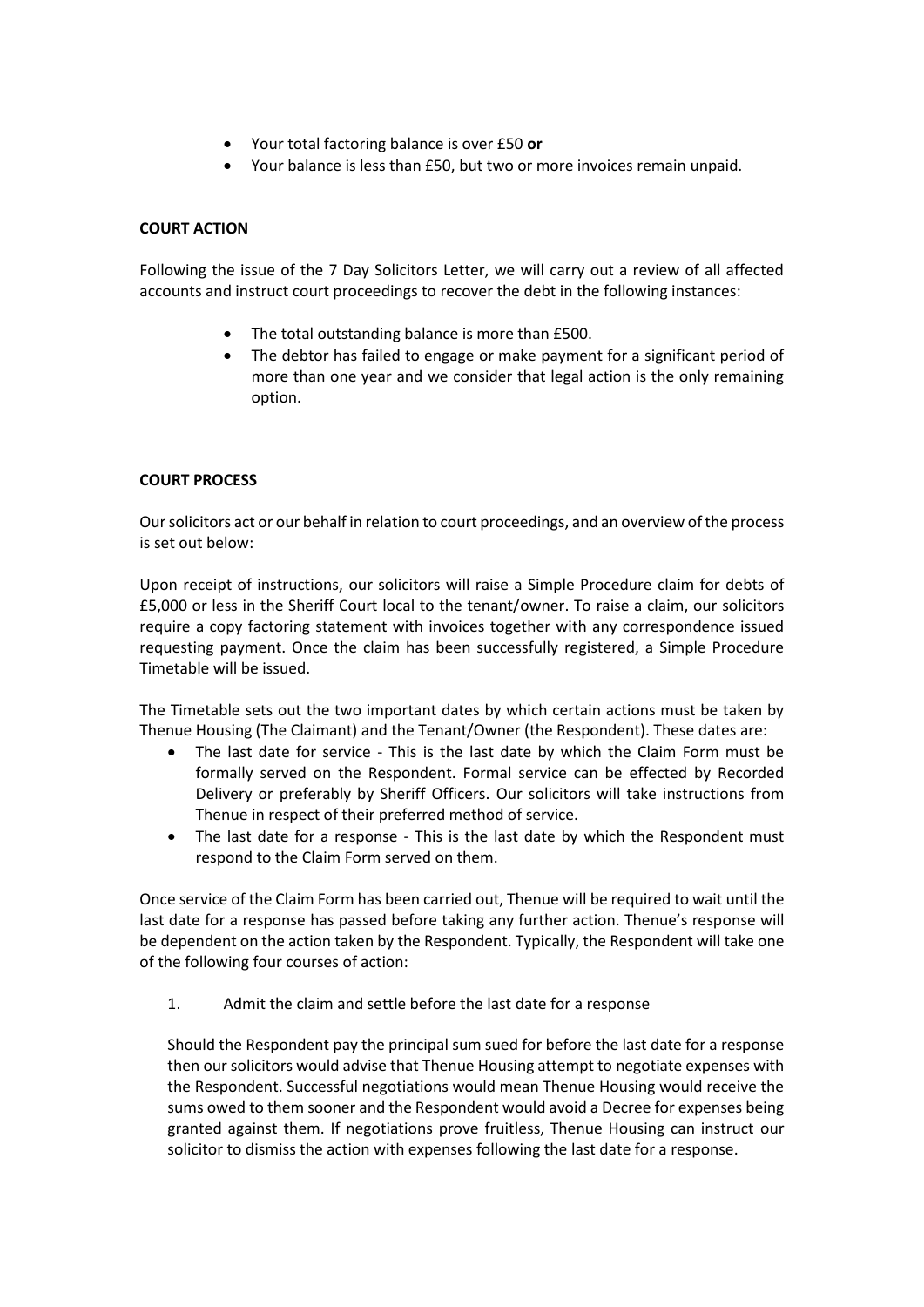2. Admit the claim and ask for Time to Pay

Should the Respondent lodge a Time to Pay Application, Thenue Housing will have two weeks from the date the application is intimated to consent or object to the proposal for time to pay. Should we object, a Time to Pay Hearing will be assigned. Should we accept then an Instalment Decree will likely be issued. An instalment Decree will be required to be intimated on the Respondent. The Respondent will thereafter be required to commence payments within 7 days of intimation. Should the Respondent default on two consecutive payments, then they lose the right to pay in instalments and Thenue Housing can enforce the Decree for the full amount outstanding.

## 3. Dispute the claim

Should the Respondent dispute the claim then the action will be become defended. The Sheriff will likely assign a case management discussion (CMD) to discuss the case with both parties. Negotiations with a view of settling are always encouraged upon a CMD being assigned.

4. Do nothing and let the last date for a response pass

Should the Respondent fail to take any action before the last date for a response then Thenue Housing may instruct our solicitors to lodge an Application for a Decision requesting the court to grant the orders made in the claim form in full. Once Decree for payment has been received, discussions between Thenue Housing and our solicitors begin regarding enforcement action.

## **EXPENSES**

Any expenses awarded by the courts will be applied to the debtor's factoring account and pursued in full, along with the sum awarded.

## **ENFORCEMENT ACTION**

A Decree cannot be enforced until 28 days after the decree was sent. Once this 28-day period has passed, Thenue may instruct a Charge for Payment to be served on the Respondent. A Charge for Payment is a formal demand for the outstanding sums due. It will give the Respondent a final 14-day period to make payment. Should the 14 days pass without payment being made then Thenue may take further enforcement action. Thenue may hold information or instruct a trace to obtain information to attempt to obtain funds through the following methods:

# • **Rent Arrestment**

If a property is privately rented, an arrestment order can be served in order that any rent received by the owner or letting agent is paid direct to Thenue until the debt is cleared.

# • **Wage Arrestment**

If the arrestment order is successful, the debtor's employer must pay a proportion of their wages direct to Thenue until the debt is cleared.